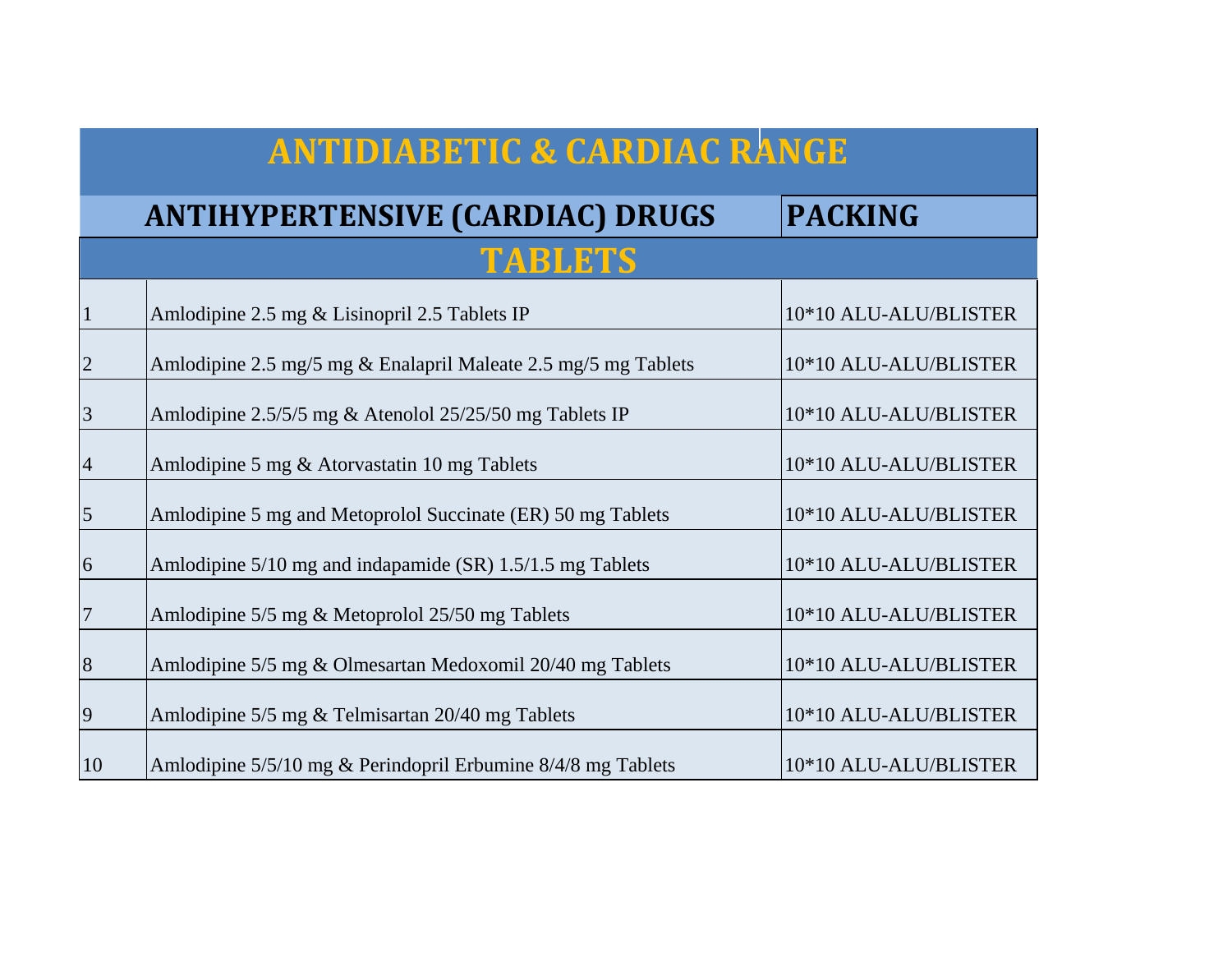| 11            | Amlodipine 5/5/10 mg, Olmesartan Medoxomil 20/40/40 mg and         | 10*10 ALU-ALU/BLISTER |
|---------------|--------------------------------------------------------------------|-----------------------|
|               | Hydrochlorothiazide 12.5/12.5/25 Tablets                           |                       |
| <sup>12</sup> | Amlodipine Besilate Tablets B.P. 5 mg                              | 10*10 ALU-ALU/BLISTER |
| 13            | Amlodipine Tablets I.P. 2.5/5 mg (DPCO)                            | 10*10 ALU-ALU/BLISTER |
| 14            | Aspirin 75 mg & Prasugrel Hydrochloride 10 mg Tablets              | 10*10 ALU-ALU/BLISTER |
| <sup>15</sup> | Atenolol 25/50/100 mg & Chlorthalidone 12.5/12.5/25 mg Tablets     | 10*10 ALU-ALU/BLISTER |
| 16            | Atenolol Tablets B.P. 50 mg (DPCO)                                 | 10*10 ALU-ALU/BLISTER |
| $17\,$        | Atenolol Tablets I.P. 25/40/50/100 mg                              | 10*10 ALU-ALU/BLISTER |
| 18            | Atorvastatin 10 mg and Clopidogrel 75 mg Tablets                   | 10*10 ALU-ALU/BLISTER |
| <sup>19</sup> | Atorvastatin 10 mg, Fenofibrate 160 mg and Ezetimibe 10 mg Tablets | 10*10 ALU-ALU/BLISTER |
| 20            | Atorvastatin 10/10/10 mg & Fenofibrate 72.5/160/200 mg Tablets IP  | 10*10 ALU-ALU/BLISTER |
| 21            | Atorvastatin 20 mg and Ezetimibe 10 mg Tablets                     | 10*10 ALU-ALU/BLISTER |
| 22            | Atorvastatin 20/20 mg & Fenofibrate 145/160 mg Tablets I.P.        | 10*10 ALU-ALU/BLISTER |
| 23            | Atorvastatin Tablets I.P. 10/20/40/60/80 mg (DPCO)                 | 10*10 ALU-ALU/BLISTER |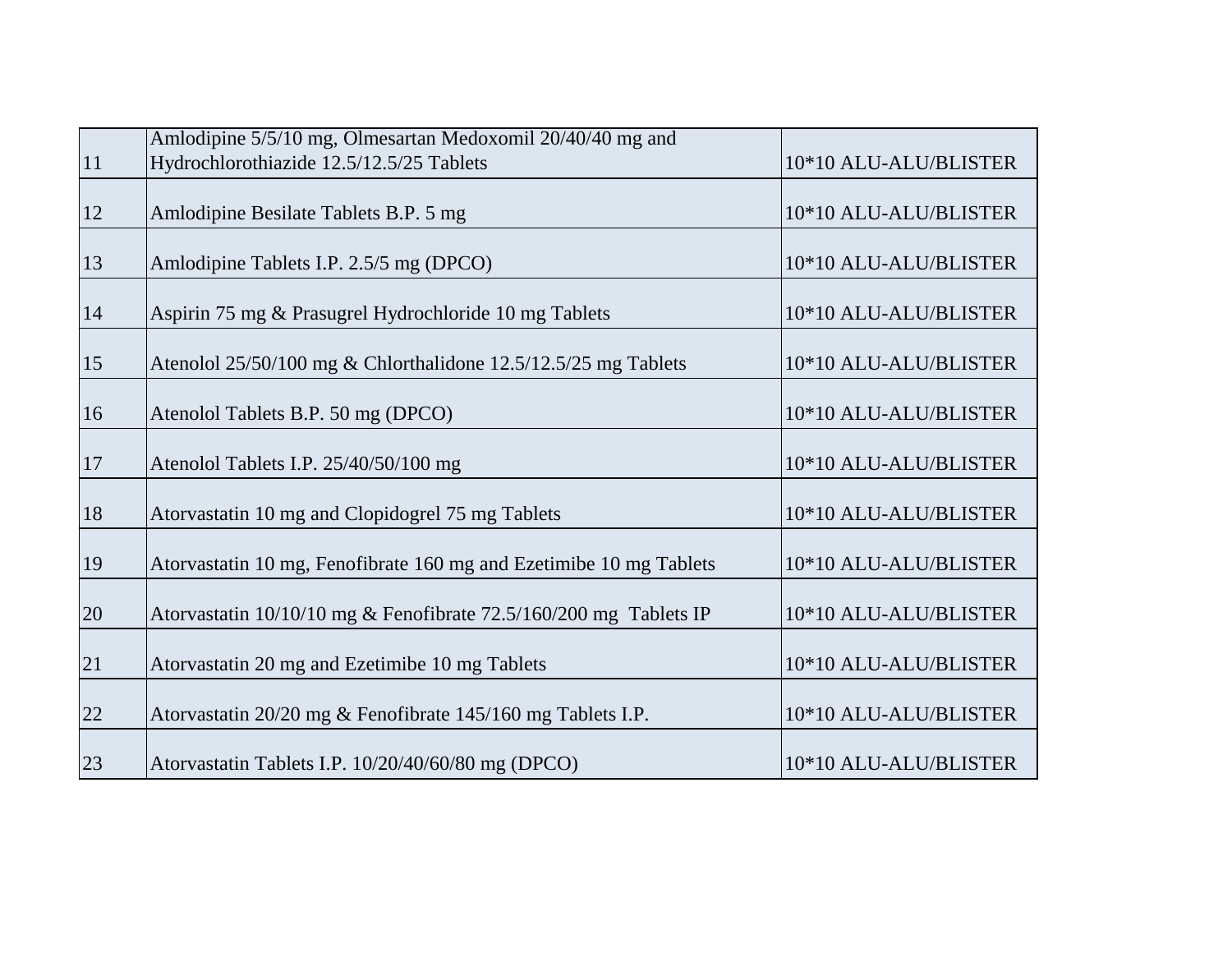| 24 | Azelnidipine Tablets IP 8/16 mg                                                   | 10*10 ALU-ALU/BLISTER |
|----|-----------------------------------------------------------------------------------|-----------------------|
| 25 | Azilsartan Medoxomil Tablets 40/80 mg                                             | 10*10 ALU-ALU/BLISTER |
| 26 | Benidipine Hydrochloride Tablets 4/8 mg                                           | 10*10 ALU-ALU/BLISTER |
| 27 | Bisoprolol 2.5/5 mg and Amlodipine 5/5 mg Tablets                                 | 10*10 ALU-ALU/BLISTER |
| 28 | Bisoprolol Fumarate 2.5/5 mg and Hydrochlorothiazide 6.25/6.25 mg Tablets<br>I.P. | 10*10 ALU-ALU/BLISTER |
| 29 | Bisoprolol Fumarate 5 mg $\&$ S(-)Amlodipine 2.5 mg Tablets                       | 10*10 ALU-ALU/BLISTER |
| 30 | Bisoprolol Fumarate Tablets 2.5/5/10 mg                                           | 10*10 ALU-ALU/BLISTER |
| 31 | Bupropion Hydrochloride Extended Release Tablets USP 150 mg                       | 10*10 ALU-ALU/BLISTER |
| 32 | Candesartan Cilexetil 16 mg & Hydrochlorothiazide 12.5 mg Tablets IP              | 10*10 ALU-ALU/BLISTER |
| 33 | Candesartan Cilexetil Tablets I.P. 4/8/16 mg                                      | 10*10 ALU-ALU/BLISTER |
| 34 | Carvedilol Tablets IP 12.5 mg                                                     | 10*10 ALU-ALU/BLISTER |
| 35 | Carvedilol Phosphate Controlled Release Tablets 20 mg                             | 10*10 ALU-ALU/BLISTER |
| 36 | Carvedilol Tablets I.P. 3.125 mg/6.25 mg/12.5 mg (Film coated)                    | 10*10 ALU-ALU/BLISTER |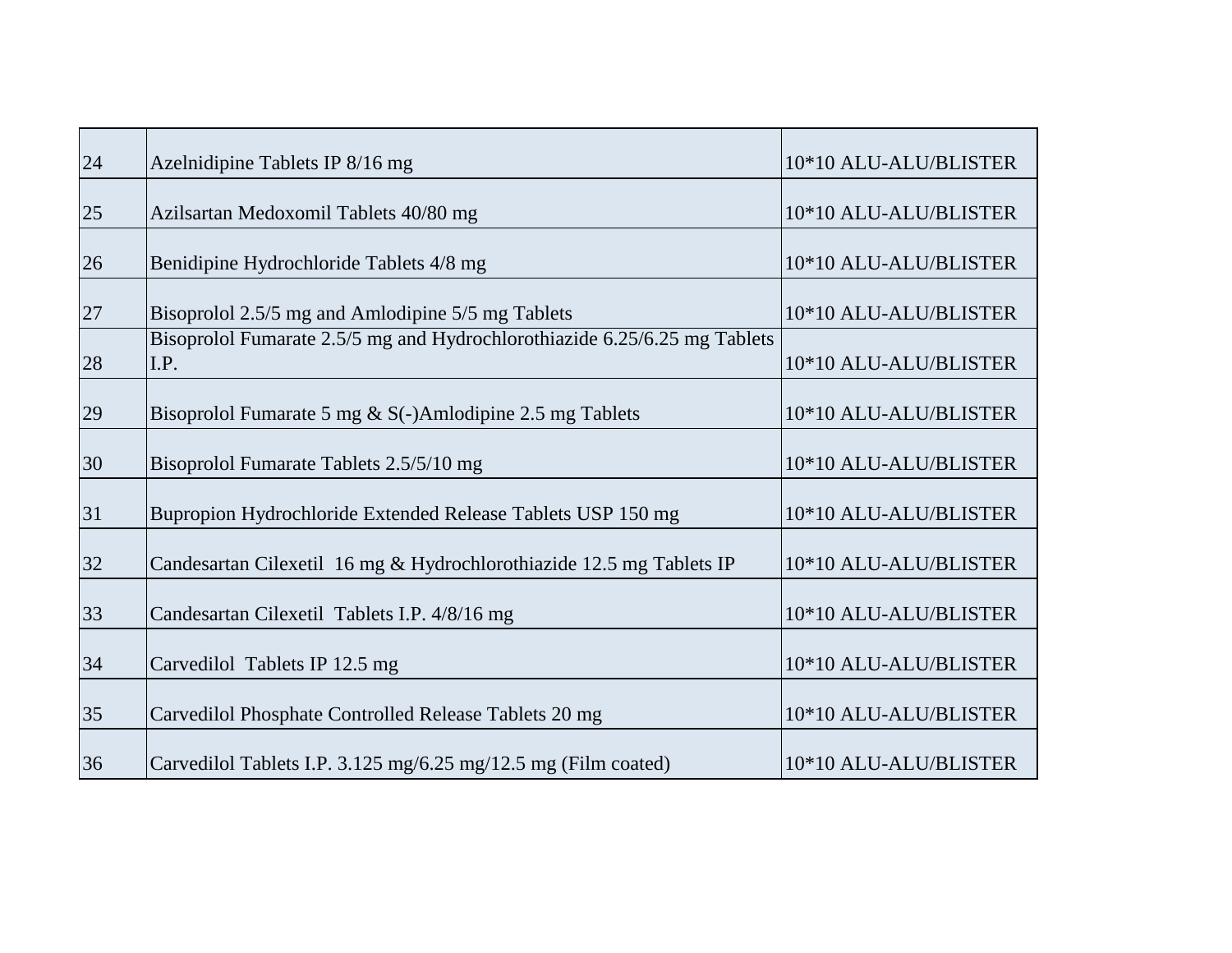| 37 | Carvedilol Tablets IP 3.125 mg/6.25 mg/12.5 mg (uncoated)                               | 10*10 ALU-ALU/BLISTER |
|----|-----------------------------------------------------------------------------------------|-----------------------|
| 38 | Chlorthalidone 12.5 mg & Metoprolol Succinate (SR )50 mg Tablets                        | 10*10 ALU-ALU/BLISTER |
| 39 | Chlorthalidone 12.5 mg, Irbesartan 150 mg $\&$ Amlodipine 5 mg Tablets                  | 10*10 ALU-ALU/BLISTER |
| 40 | Chlorthalidone 6.25/12.5 mg, Amlodipine 5/5 mg & Losartan Potassium<br>50/50 mg Tablets | 10*10 ALU-ALU/BLISTER |
| 41 | Chlorthalidone Tablets IP 12.5 mg                                                       | 10*10 ALU-ALU/BLISTER |
| 42 | Cilnidipine 10 mg & Olmesartan Medoxomil 20 mg Tablets                                  | 10*10 ALU-ALU/BLISTER |
| 43 | Cilnidipine 10 mg &, Metoprolol Tartrate 25/50 mg (ER)Tablets                           | 10*10 ALU-ALU/BLISTER |
| 44 | Cilnidipine 10 mg, Telmisartan 40 mg and Chlorthalidone 6.25 mg Tablets                 | 10*10 ALU-ALU/BLISTER |
| 45 | Cilnidipine 10/10 mg and Telmisartan 40/80 mg Tablets                                   | 10*10 ALU-ALU/BLISTER |
| 46 | Cilnidipine Tablets IP 5/10 mg/20mg                                                     | 10*10 ALU-ALU/BLISTER |
| 47 | Clopidogrel 75 mg and Aspirin 150 mg Tablets                                            | 10*10 ALU-ALU/BLISTER |
| 48 | Controlled Release Tablets of Nitroglycerin 2.6/6.4 mg                                  | 10*10 ALU-ALU/BLISTER |
| 49 | Diltiazem Hydrochloride sustained release Tablets 30/60/90/120 mg                       | 10*10 ALU-ALU/BLISTER |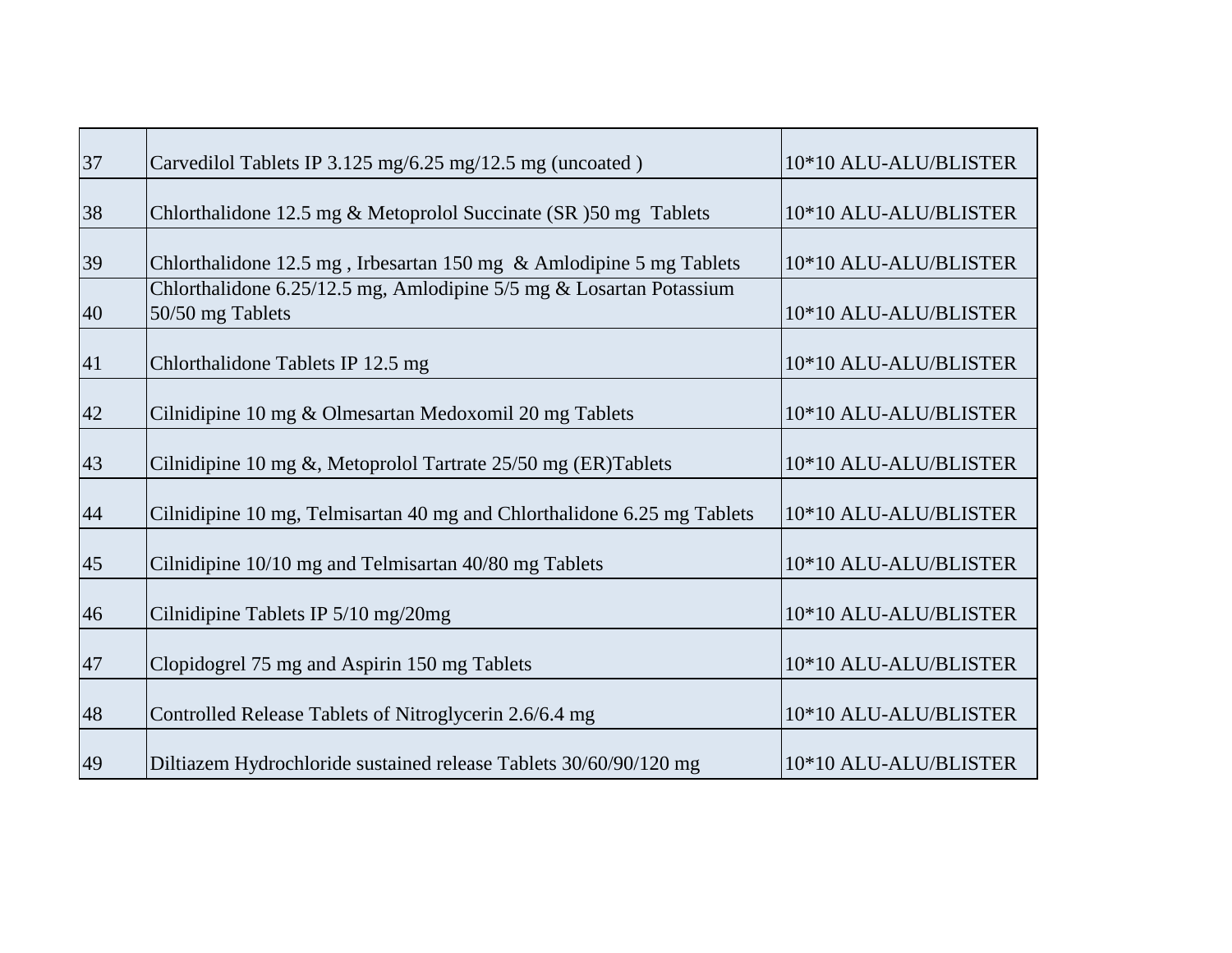|    | Enalapril Maleate 2.5/5/10/20 mg & Hydrochlorothiazide 25/12.5/12.5/12.5 |                       |
|----|--------------------------------------------------------------------------|-----------------------|
| 50 | mg Tablets IP                                                            | 10*10 ALU-ALU/BLISTER |
| 51 | Enalapril Maleate Tablets IP 2.5 mg/5 mg/10 mg/20 mg                     | 10*10 ALU-ALU/BLISTER |
| 52 | Eplerenone Tablets I.P. 25 mg                                            | 10*10 ALU-ALU/BLISTER |
| 53 | Escitalopram Tablets I.P. 10 mg                                          | 10*10 ALU-ALU/BLISTER |
| 54 | Frusemide Tablets I.P. 20 mg/40 mg                                       | 10*10 ALU-ALU/BLISTER |
| 55 | Irbesartan 150 mg & Amlodipine 5 mg Tablets                              | 10*10 ALU-ALU/BLISTER |
| 56 | Irbesartan 150 mg & Chlorthalidone 12.5 mg Tablets                       | 10*10 ALU-ALU/BLISTER |
| 57 | Irbesartan 150 mg and Hydrochlorothiazide 12.5 mg Tablets I.P.           | 10*10 ALU-ALU/BLISTER |
| 58 | Irbesartan Tablets I.P. 150/300 mg                                       | 10*10 ALU-ALU/BLISTER |
| 59 | Ivabradine Tablets 5/7.5 mg                                              | 10*10 ALU-ALU/BLISTER |
| 60 | Labetalol Hydrochloride Tablets IP 100/200 mg                            | 10*10 ALU-ALU/BLISTER |
| 61 | Losartan Potassium 25/50 mg & Amlodipine 5/5 mg Tablets IP               | 10*10 ALU-ALU/BLISTER |
| 62 | Losartan Potassium 25/50 mg and Chlorthalidone 12.5/12.5 mg Tablets      | 10*10 ALU-ALU/BLISTER |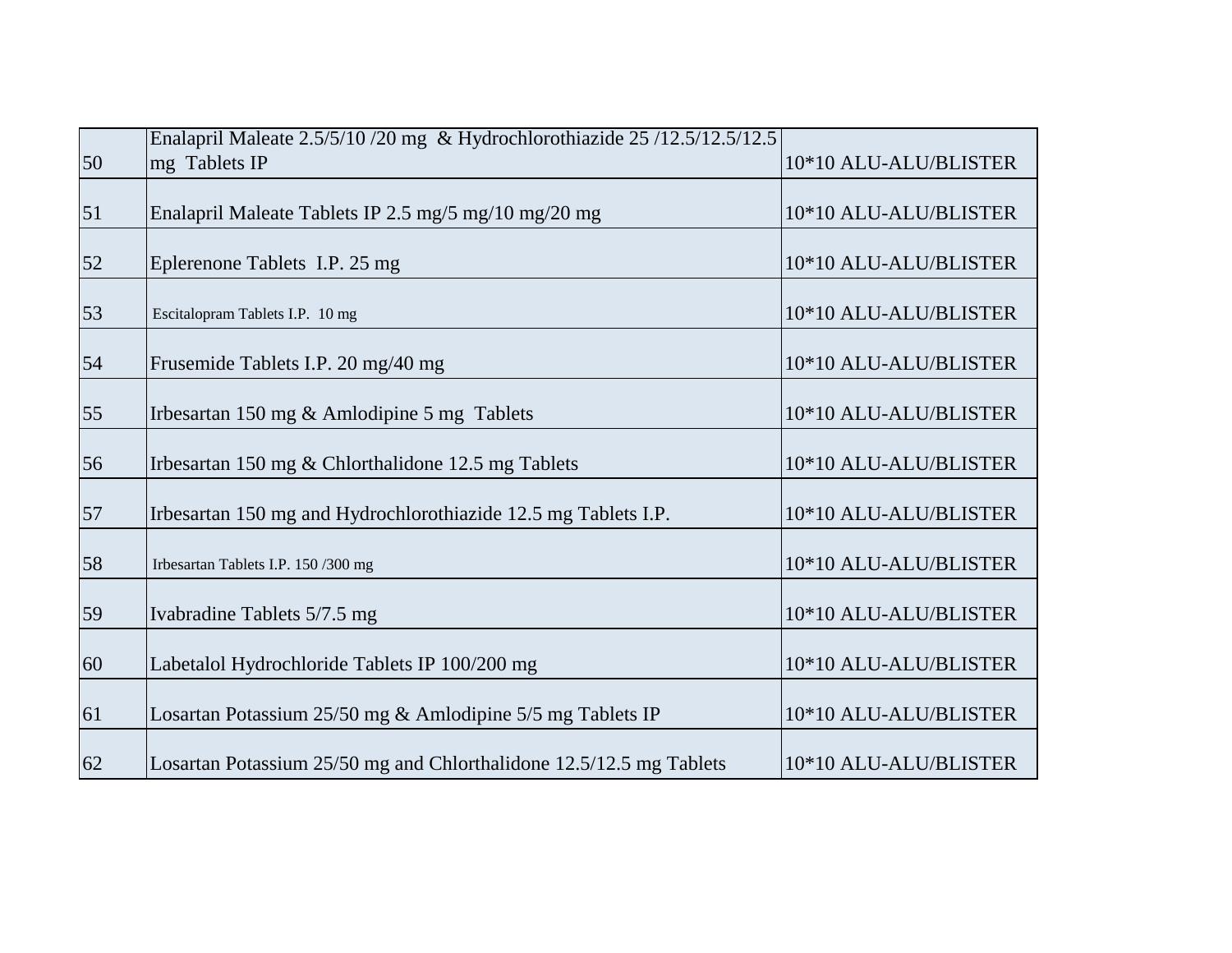|    | Losartan Potassium 25/50/100 mg & Hydrochlorothiazide 12.5/12.5/25 mg                 |                       |
|----|---------------------------------------------------------------------------------------|-----------------------|
| 63 | <b>Tablets IP</b>                                                                     | 10*10 ALU-ALU/BLISTER |
| 64 | Losartan Potassium Tablets IP 50 mg                                                   | 10*10 ALU-ALU/BLISTER |
| 65 | Metolazone Tablets I.P. 2.5/5/10 mg                                                   | 10*10 ALU-ALU/BLISTER |
| 66 | Metoprolol Succinate 50 mg and Chlorthalidone 12.5 mg Tablets                         | 10*10 ALU-ALU/BLISTER |
| 67 | Metoprolol Succinate Extended Release Tablets U.S.P. 25 mg/50 mg                      | 10*10 ALU-ALU/BLISTER |
| 68 | Metoprolol Succinate Prolonged release 25/50 mg and Amlodipine 5/5 mg<br>Tablets I.P. | 10*10 ALU-ALU/BLISTER |
| 69 | Metoprolol Succinate Prolonged release Tablets I.P. 12.5<br>mg/25mg/50mg/100mg        | 10*10 ALU-ALU/BLISTER |
| 70 | Metoprolol Tartrate Tablets IP 10/25/50/100 mg (DPCO 25/50MG)                         | 10*10 ALU-ALU/BLISTER |
| 71 | Minoxidil Tablets I.P. 2.5/5/10 mg                                                    | 10*10 ALU-ALU/BLISTER |
| 72 | Moxinidine Tablets 0.2/0.3/0.4 mg                                                     | 10*10 ALU-ALU/BLISTER |
| 73 | Nebiolol 2.5 mg/5 mg & Cilnidipine 10 mg/10mg Tablets                                 | 10*10 ALU-ALU/BLISTER |
| 74 | Nebiolol 5 mg & Hydrochlorothiazide 12.5 mg Tablets                                   | 10*10 ALU-ALU/BLISTER |
| 75 | Nebivolol 5 mg & Telmisartan 40 mg Tablets                                            | 10*10 ALU-ALU/BLISTER |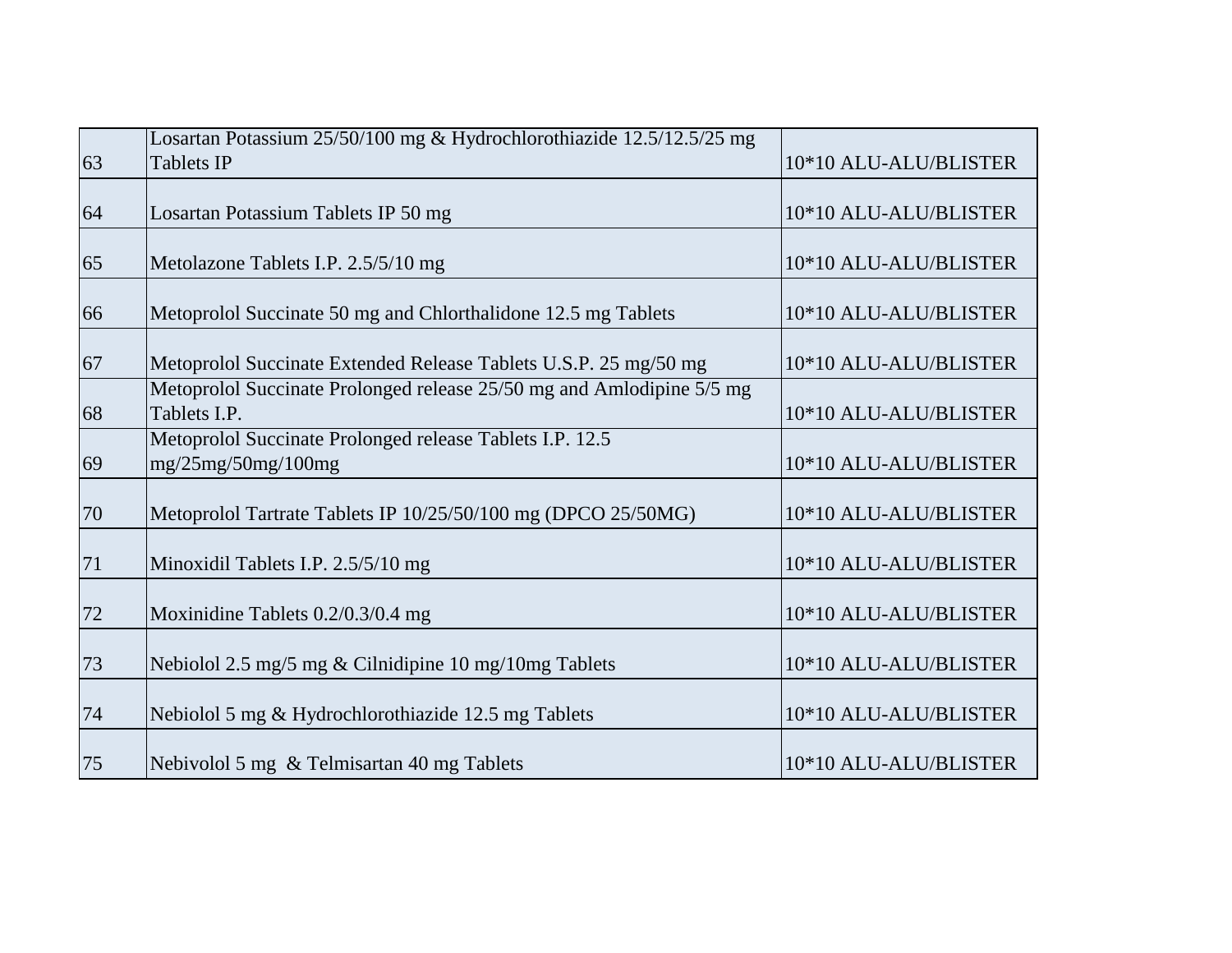| 76 | Nebivolol 5 mg & Chlorthalidone 12.5 mg Tablets                                             | 10*10 ALU-ALU/BLISTER |
|----|---------------------------------------------------------------------------------------------|-----------------------|
| 77 | Nebivolol 5 mg/5 mg $\&$ Amlodipine 5 mg/2.5 mg Tablets IP                                  | 10*10 ALU-ALU/BLISTER |
| 78 | Nebivolol Tablets I.P. 5 mg                                                                 | 10*10 ALU-ALU/BLISTER |
| 79 | Nicorandil Prolonged release Tablets I.P. 10/20 mg                                          | 10*10 ALU-ALU/BLISTER |
| 80 | Nicorandil Tablets I.P. 5/10/20 mg                                                          | 10*10 ALU-ALU/BLISTER |
| 81 | Nimodipine Tablets B.P. 30 mg                                                               | 10*10 ALU-ALU/BLISTER |
| 82 | Olmesartan 20/20 mg and Metoprolol ER 25/50 mg Tablets                                      | 10*10 ALU-ALU/BLISTER |
| 83 | Olmesartan Medoxomil 20/20 mg & Chlorthalidone 6.25/12.5 mg Tablets                         | 10*10 ALU-ALU/BLISTER |
| 84 | Olmesartan Medoxomil 20/20 mg, Amlodipine 5/5 mg & Chlorthalidone<br>$6.25/12.5$ mg Tablets | 10*10 ALU-ALU/BLISTER |
| 85 | Olmesartan Medoxomil 40 mg & Indapamide (SR) 1.5 mg Tablets                                 | 10*10 ALU-ALU/BLISTER |
| 86 | Olmesartan Medoxomil 40 mg, Amlodipine Besylate 5 mg & Chlorthalidone<br>6.25 mg Tablets    | 10*10 ALU-ALU/BLISTER |
| 87 | Olmesartan Medoxomil 40/40 mg & Chlorthalidone 6.25/12.5 mg Tablets                         | 10*10 ALU-ALU/BLISTER |
| 88 | Olmesartan Medoxomil 40/40/20 mg & Hydrochlothiazide 12.5/25/12.5 mg<br><b>Tablets IP</b>   | 10*10 ALU-ALU/BLISTER |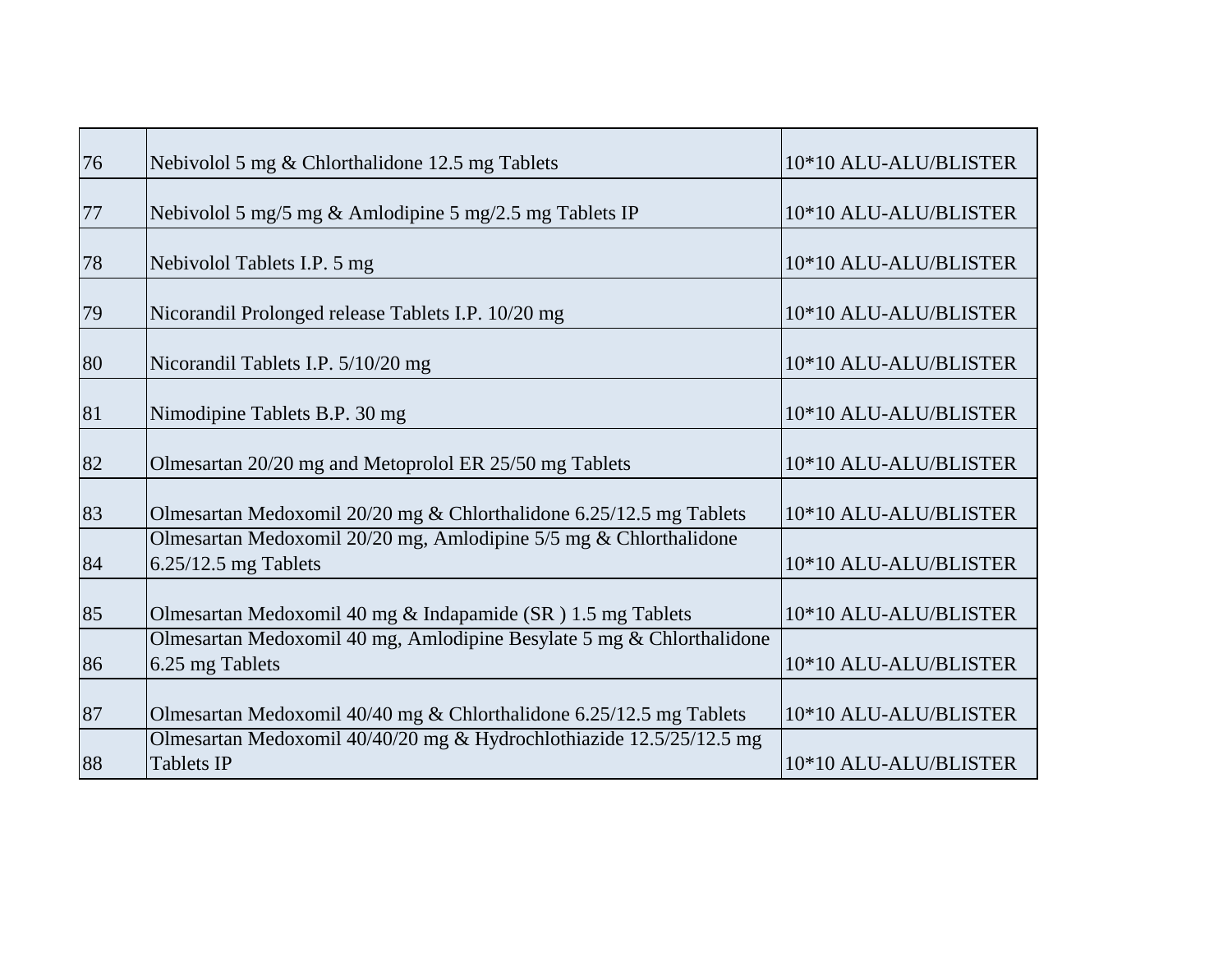| 89  | Olmesartan Medoxomil Tablets IP 20/40 mg                                             | 10*10 ALU-ALU/BLISTER |
|-----|--------------------------------------------------------------------------------------|-----------------------|
| 90  | Perindopril arginine Tablets 2.5/5/10 mg                                             | 10*10 ALU-ALU/BLISTER |
| 91  | Perindopril Erbumine 2/4 mg & Indapamide 0.625/1.25 mg Tablets                       | 10*10 ALU-ALU/BLISTER |
| 92  | Perindopril Erbumine Tablets I.P. 8 mg                                               | 10*10 ALU-ALU/BLISTER |
| 93  | Prasugrel Tablets I.P. 5 mg/10 mg                                                    | 10*10 ALU-ALU/BLISTER |
| 94  | Propranolol Hydrochloride Long Acting Tablets 20 mg/40 mg                            | 10*10 ALU-ALU/BLISTER |
| 95  | Propranolol Hydrochloride sustained release Tablets 80/160 mg                        | 10*10 ALU-ALU/BLISTER |
| 96  | Propranolol Hydrochloride Tablets I.P. 10/20/40/80 mg                                | 10*10 ALU-ALU/BLISTER |
| 97  | Ramipril 2.5/5 mg & Candesartan Cilexetil 8/8 mg Tablets                             | 10*10 ALU-ALU/BLISTER |
| 98  | Ramipril 2.5/5/10 mg and Hydrochlorothiazide12.5/12.5/12.5 mg Tablets IP             | 10*10 ALU-ALU/BLISTER |
| 99  | Ramipril 5/5 mg and Metoprolol Succinate 25/50 mg extended release<br><b>Tablets</b> | 10*10 ALU-ALU/BLISTER |
| 100 | Rosuvastatin 5/10 mg & Clopidogrel 75/75 mg Tablets                                  | 10*10 ALU-ALU/BLISTER |
| 101 | Rosuvastatin 5/10/10 mg & Aspirin 75/75/150 mg Tablets                               | 10*10 ALU-ALU/BLISTER |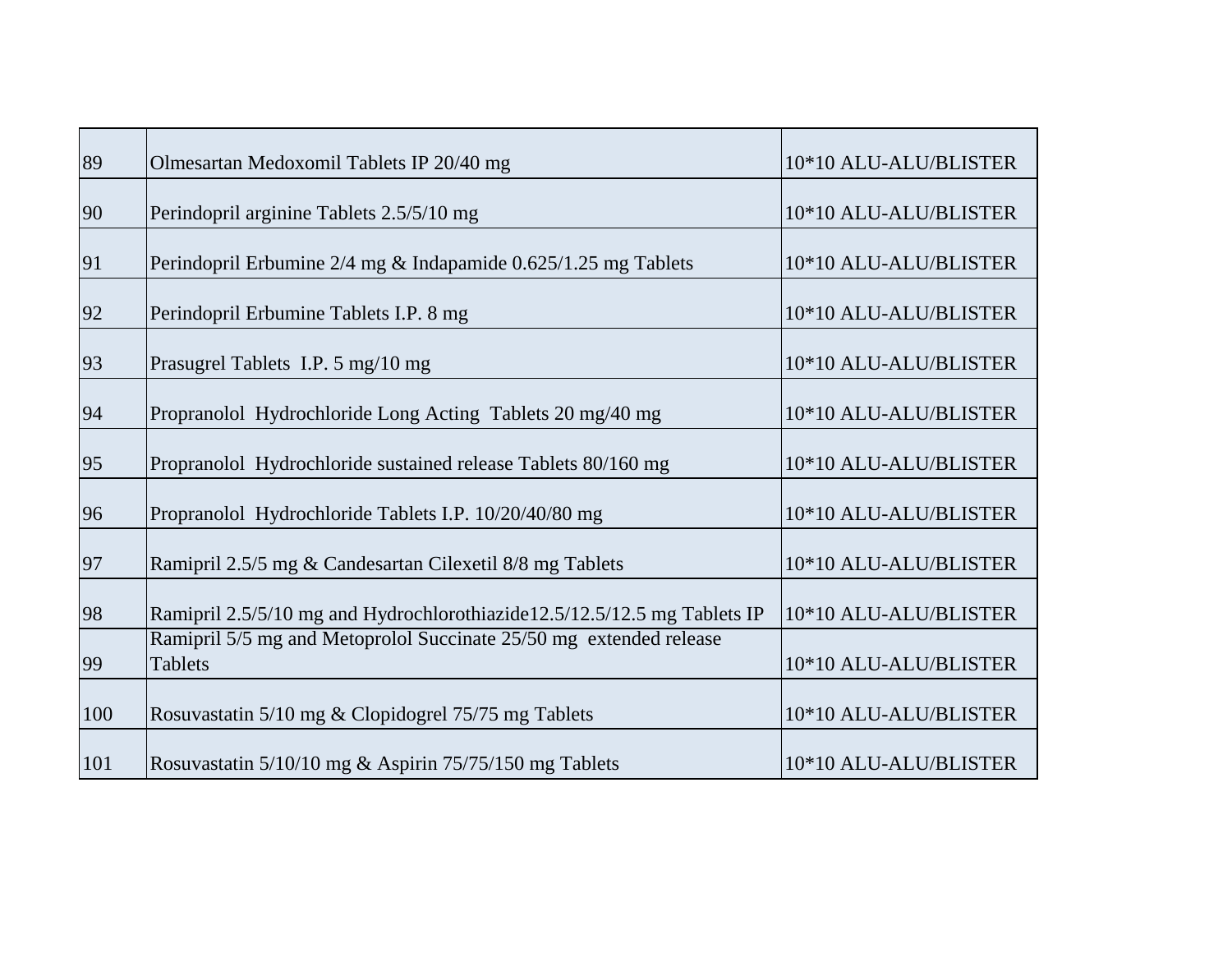| 102 | Rosuvastatin 5/5/10/10 mg & Fenofibrate 145/160/145/160 mg Tablets                  | 10*10 ALU-ALU/BLISTER |
|-----|-------------------------------------------------------------------------------------|-----------------------|
| 103 | Rosuvastatin Tablets IP 5/10/20/40 mg                                               | 10*10 ALU-ALU/BLISTER |
| 104 | Rupatidine Tablets 30 mg                                                            | 10*10 ALU-ALU/BLISTER |
| 105 | S(-)Amlodipine 2.5 $/2.5/5$ mg & Atenolol 25/50/50 mg Tablets                       | 10*10 ALU-ALU/BLISTER |
| 106 | $S(-)$ Amlodipine 2.5 mg & Nebivolol 5 mg Tablets                                   | 10*10 ALU-ALU/BLISTER |
| 107 | S(-)Amlodipine 2.5 mg & Ramipril 2.5 mg Tablets                                     | 10*10 ALU-ALU/BLISTER |
| 108 | $S(-)$ Amlodipine 2.5 mg & Atorvastatin 10 mg Tablets                               | 10*10 ALU-ALU/BLISTER |
| 109 | S(-)Amlodipine 2.5 mg & Lisinopril 5 mg Tablets                                     | 10*10 ALU-ALU/BLISTER |
| 110 | S(-)Amlodipine 2.5 mg/2.5 mg/5 mg & Losartan Potassium 25 mg/50 mg/50<br>mg Tablets | 10*10 ALU-ALU/BLISTER |
| 111 | S(-)Amlodipine 2.5 mg/5 mg & Hydrochlorothiazide 12.5 mg/12.5 mg<br><b>Tablets</b>  | 10*10 ALU-ALU/BLISTER |
| 112 | $S(-)$ Amlodipine 2.5 mg/5 mg & Metoprolol Succinate 25 mg/25 mg Tablets            | 10*10 ALU-ALU/BLISTER |
| 113 | S(-)Amlodipine 2.5/5 mg & Metoprolol Succinate (SR) 50/50 mg Tablets                | 10*10 ALU-ALU/BLISTER |
| 114 | S(-)Amlodipine Tablets I.P.1.25 mg/2.5 mg/5 mg                                      | 10*10 ALU-ALU/BLISTER |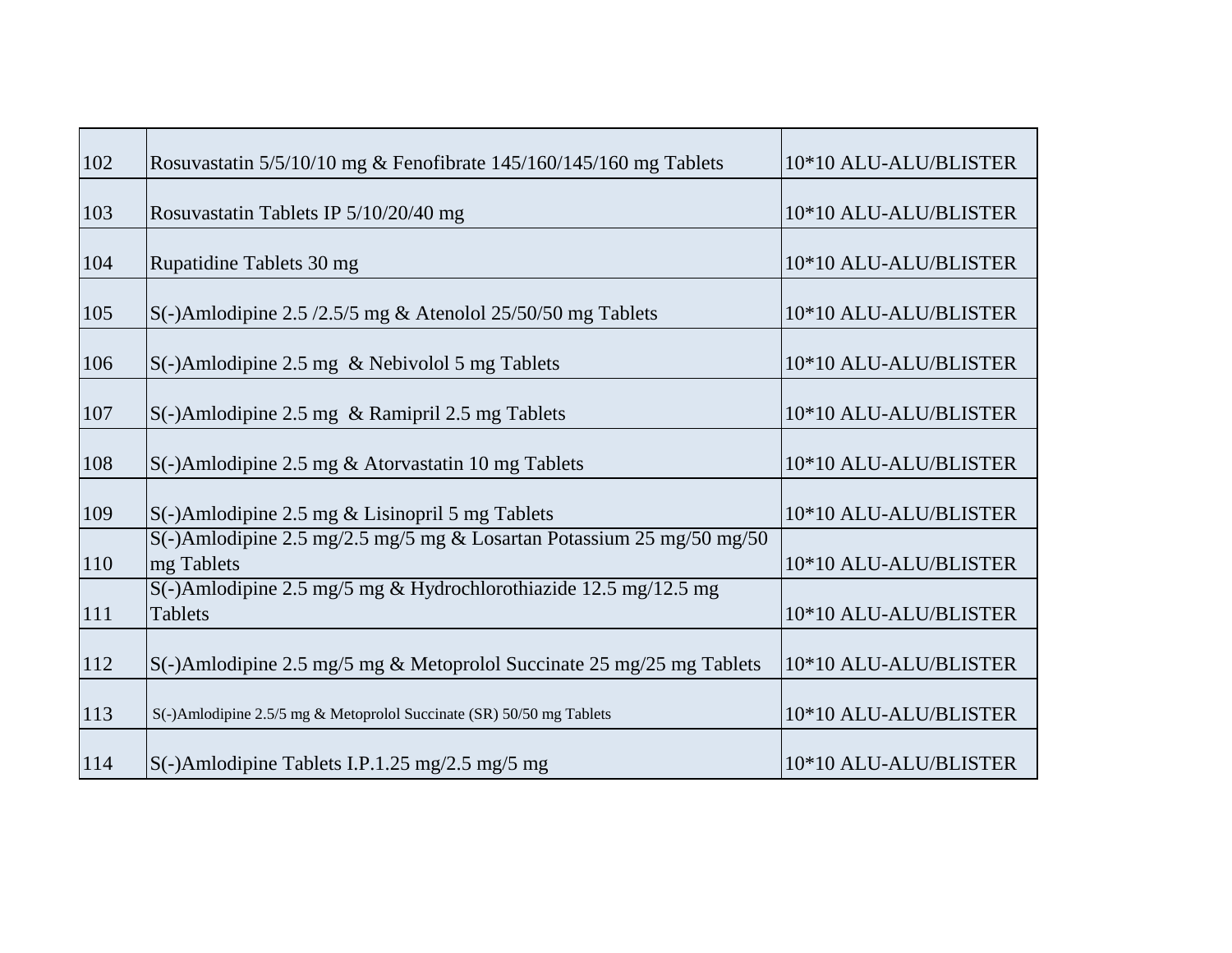| 115 | Spironolactone 25/25/50/100 mg & Frusemide 20/40/20/20 mg Tablets                         | 10*10 ALU-ALU/BLISTER |
|-----|-------------------------------------------------------------------------------------------|-----------------------|
| 116 | Spironolactone Tablets IP 25 mg                                                           | 10*10 ALU-ALU/BLISTER |
| 117 | Telmisartan 40/40 mg & Metorolol Succinate (SR) 25/50 mg Tablets                          | 10*10 ALU-ALU/BLISTER |
| 118 | Telmisartan 40 mg & Hydrochlothiazide 12.5 mg Tablets IP                                  | 10*10 ALU-ALU/BLISTER |
| 119 | Telmisartan 40 mg and Amlodipine 5 mg Tablets I.P. (Bilayered)                            | 10*10 ALU-ALU/BLISTER |
| 120 | Telmisartan 40 mg and Atorvastatin 10 mg Tablets                                          | 10*10 ALU-ALU/BLISTER |
| 121 | Telmisartan 40, Amlodipine 5 and Hydrochlorothiazide 12.5 mg Tablets                      | 10*10 ALU-ALU/BLISTER |
| 122 | Telmisartan 40/40 mg & Rosuvastatin 5/10 mg Tablets                                       | 10*10 ALU-ALU/BLISTER |
| 123 | Telmisartan 40/40 mg and Metoprolol Succinate (ER) 50/25 Tablets                          | 10*10 ALU-ALU/BLISTER |
| 124 | Telmisartan 40/40 mg, Amlodipine Besylate 5/5 mg & Chlorthalidone<br>6.25/12.5 mg Tablets | 10*10 ALU-ALU/BLISTER |
| 125 | Telmisartan 40/80 mg and Chlorthalidone 12.5/12.5 mg Bilayered Tablets                    | 10*10 ALU-ALU/BLISTER |
| 126 | Telmisartan 80 mg & Amlodipine 5 mg Tablets I.P.                                          | 10*10 ALU-ALU/BLISTER |
| 127 | Telmisartan 80 mg & Hydrochlorothiazide 12.5 mg Tablets I.P.                              | 10*10 ALU-ALU/BLISTER |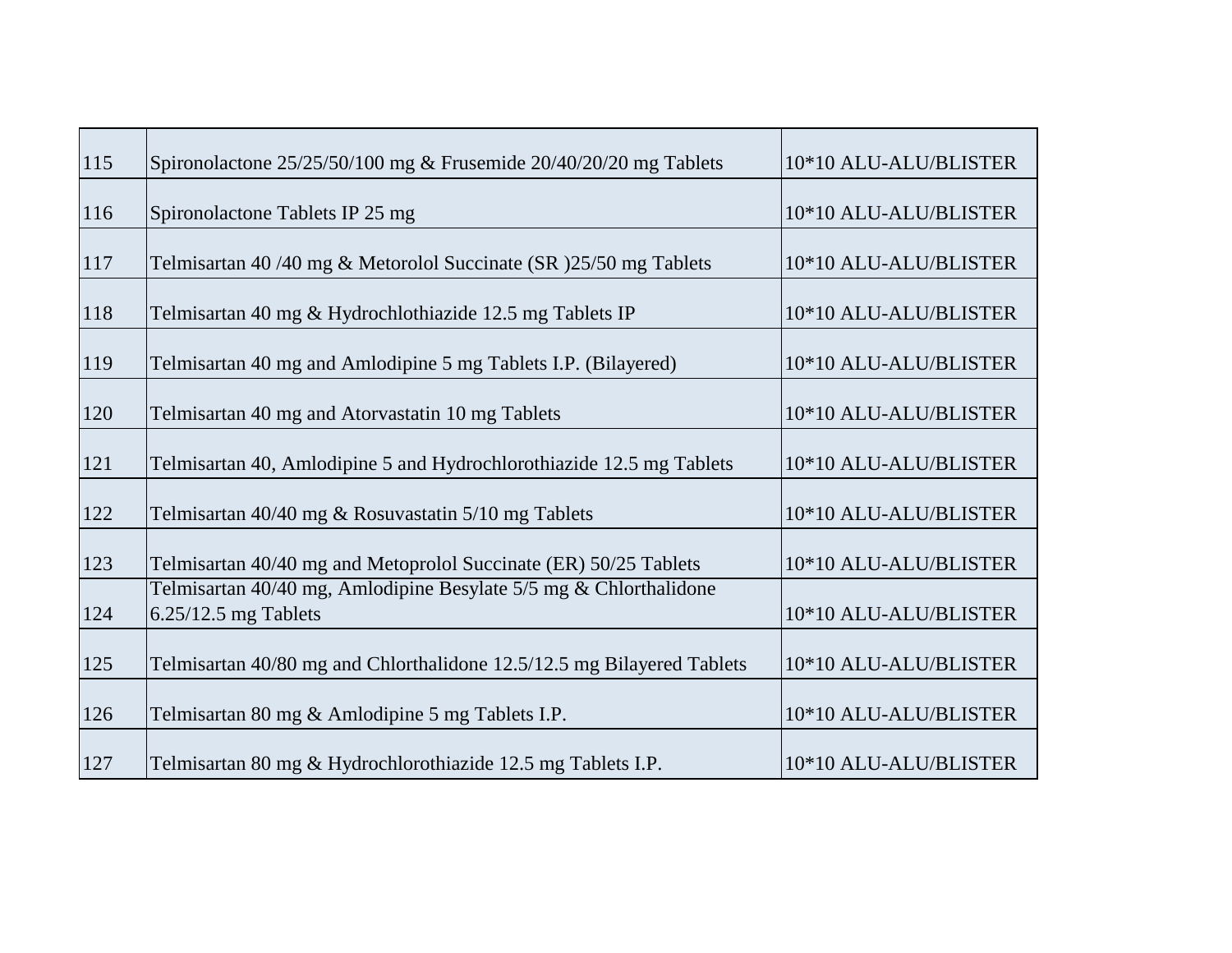|     | Telmisartan 80 mg, Amlodipine 5 mg & Hydrochlorothiazide 12.5 mg     |                       |
|-----|----------------------------------------------------------------------|-----------------------|
| 128 | <b>Tablets</b>                                                       | 10*10 ALU-ALU/BLISTER |
|     | Telmisartan 80 mg, Amlodipine Besylate 5 mg & Chlorthalidone 12.5 mg |                       |
| 129 | <b>Tablets</b>                                                       | 10*10 ALU-ALU/BLISTER |
|     |                                                                      |                       |
| 130 | Telmisartan and Hydrochlorothiazide Tablets I.P. (Bilayered)         | 10*10 ALU-ALU/BLISTER |
| 131 | Telmisartan Tablets I.P. 20/40/80 mg (DPCO)                          | 10*10 ALU-ALU/BLISTER |
|     |                                                                      |                       |
| 132 | Ticagrelor Tablets IP 90 mg                                          | 10*10/10*14 ALU-ALU   |
|     |                                                                      |                       |
| 133 | Telmisartan 20 mg & Chlorthalidone 6.25 mg Tablets                   | 10*10 ALU-ALU/BLISTER |
|     |                                                                      |                       |
| 134 | Telmisartan 40 mg & Chlorthalidone 6.25 mg Tablets                   | 10*10 ALU-ALU/BLISTER |
|     |                                                                      |                       |
| 135 | Telmisartan 80 mg & Chlorthalidone 6.25 mg Tablets                   | 10*10 ALU-ALU/BLISTER |
| 136 | Tofacitinib Tablets 5 mg                                             | 10*10 ALU-ALU/BLISTER |
|     |                                                                      |                       |
| 137 | Tolvaptan Tablets 15/30 mg                                           | 10*10 ALU-ALU/BLISTER |
| 138 | Torsemide 5/10/20/20 mg and Spironolactone 50/50/50/25 mg Tablets    | 10*10 ALU-ALU/BLISTER |
|     |                                                                      |                       |
| 139 | Torsemide Tablets IP 5 mg/10mg/20mg/40 mg/100 mg                     | 10*10 ALU-ALU/BLISTER |
| 140 | Trimetazidine Dihydrochloride Modified Release Tablets 35 mg         | 10*10 ALU-ALU/BLISTER |
|     |                                                                      |                       |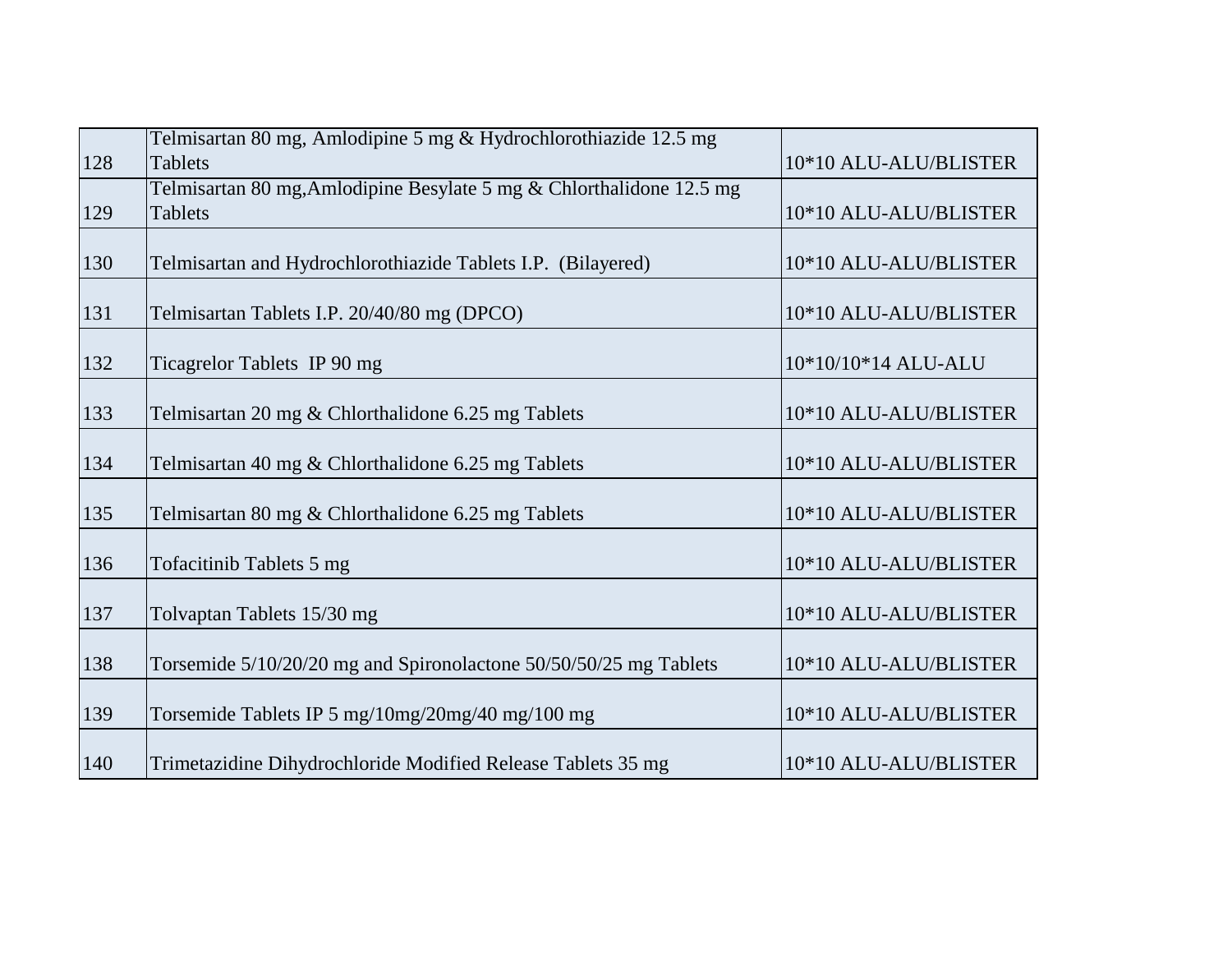| <b>ANTIHYPERTENSIVE, ANTITHROMBOTIC (CARDIAC) DRUGS</b> |                                                                                                                 |                       |
|---------------------------------------------------------|-----------------------------------------------------------------------------------------------------------------|-----------------------|
|                                                         | <b>CAPSULES</b>                                                                                                 |                       |
| $\vert$ 1                                               | Atorvastatin 10 / 10 mg & Aspirin 75/150 mg Capsules (as Pellets) IP                                            | 10*10 ALU-ALU/BLISTER |
| $\overline{2}$                                          | Atorvastatin 10 mg (as Pellets) & Clopidogrel 75 mg (As Pellets) Capsules                                       | 10*10 ALU-ALU/BLISTER |
| $\overline{3}$                                          | Atorvastatin 10 mg, Aspirin 75 mg and Clopidogrel 10 mg Capsules (As<br>pellets)                                | 10*10 ALU-ALU/BLISTER |
| $\overline{4}$                                          | Atorvastatin 10/10 mg and Aspirin 75/150 mg Capsules IP                                                         | 10*10 ALU-ALU/BLISTER |
| $\overline{\mathbf{5}}$                                 | Atorvastatin 20 mg (as Pellets) & Clopidogrel 75 mg (As Pellets) Capsules                                       | 10*10 ALU-ALU/BLISTER |
| 6                                                       | Clopidogrel 75 mg & Aspirin 75 mg Capsules (As Pellets)                                                         | 10*10 ALU-ALU/BLISTER |
| $7\phantom{.0}$                                         | Clopidogrel 75/75 mg and Aspirin 75/150 mg Capsules                                                             | 10*10 ALU-ALU/BLISTER |
| $\sqrt{8}$                                              | Enteric coated Rabeprazole Sodium 20 mg (Pellets ) & Sustained Release<br>Levosulpiride 75 mg (SR Tab) Capsules | 10*10 ALU-ALU/BLISTER |
| $\overline{9}$                                          | Metoprolol Succinate Extended Release Capsules 50 mg                                                            | 10*10 ALU-ALU/BLISTER |
| 10                                                      | Ramipril 2.5/5 mg & Amlodipine 2.5/5 mg Capsules                                                                | 10*10 ALU-ALU/BLISTER |
| <sup>11</sup>                                           | Ramipril 2.5/5 mg & Cilnidipine 5/10 mg Capsules                                                                | 10*10 ALU-ALU/BLISTER |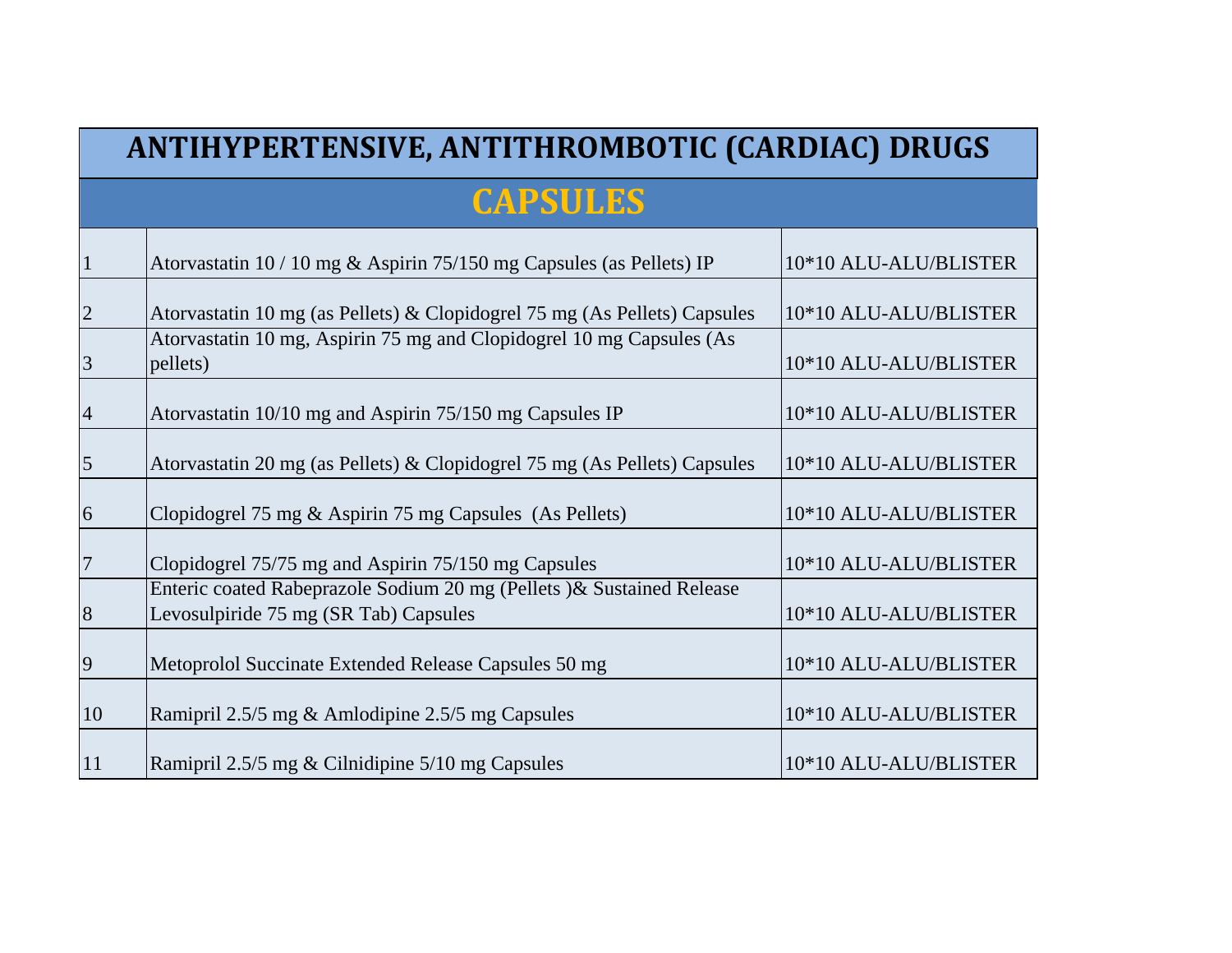| <sup>12</sup>             | Ramipril 2.5/5/10 mg & Chlorthalidone 12.5/12.5/12.5 mg Capsules               | 10*10 ALU-ALU/BLISTER |  |
|---------------------------|--------------------------------------------------------------------------------|-----------------------|--|
| 13                        | Ramipril 5 mg & Hydrochlorothiazide 12.5 mg Capsules                           | 10*10 ALU-ALU/BLISTER |  |
| 14                        | Ramipril 5 mg & Rosuvastatin 10 mg Capsules                                    | 10*10 ALU-ALU/BLISTER |  |
| 15                        | Rosuvastatin 10 mg & Aspirin 75 mg Capsules (As Pellets) IP                    | 10*10 ALU-ALU/BLISTER |  |
| 16                        | Rosuvastatin 10 mg, Aspirin 75 mg & Clopidogrel 75 mg Capsules (as<br>Pellets) | 10*10 ALU-ALU/BLISTER |  |
| 17                        | Rosuvastatin 10/20 mg & Clopidogrel 75/75 mg Capsules (as Pellets)             | 10*10 ALU-ALU/BLISTER |  |
| 18                        | Rosuvastatin 20 mg, Aspirin 75 mg & Clopidogrel 75 mg Capsules (as<br>Pellets) | 10*10 ALU-ALU/BLISTER |  |
| 19                        | Rosuvastatin 5/10/10/20 mg and Aspirin 75/75/150/75 mg Capsules                | 10*10 ALU-ALU/BLISTER |  |
| 20                        | Rosuvastatin 5/10/20 mg & Clopidogrel 75/75/75 mg Capsules                     | 10*10 ALU-ALU/BLISTER |  |
| <b>ANTIDIABETIC DRUGS</b> |                                                                                |                       |  |
|                           | <b>TABLETS</b>                                                                 |                       |  |
| $\vert$ 1                 | Alogliptin Tablets 6.25/12.5/25 mg                                             | 10*10 BLISTER         |  |
| $\overline{2}$            | Canagliflozin Tablets 100/300 mg                                               | 10*10 BLISTER         |  |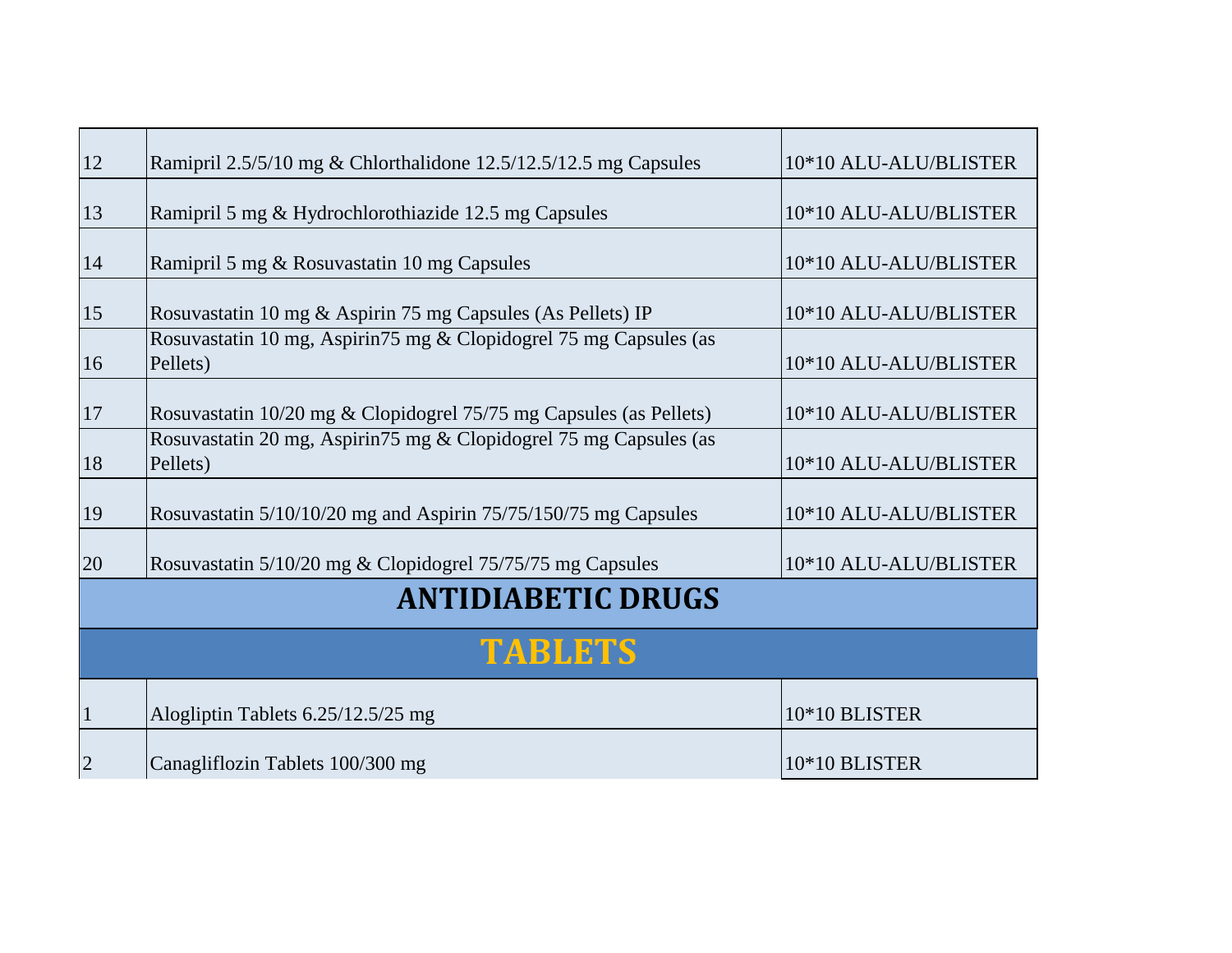|                 | Dapagliflozin 5/5/10/10 mg and Metformin HCl (ER) 500/1000/500/1000      |                     |
|-----------------|--------------------------------------------------------------------------|---------------------|
| $\overline{3}$  | mg Tablets                                                               | 10*10 BLISTER       |
|                 |                                                                          |                     |
| $\overline{4}$  | Dapagliflozin Tablets 5/10 mg                                            | 10*14/10*10 ALU-ALU |
|                 |                                                                          |                     |
| $\overline{5}$  | Glibenclamide Tablets I.P. 2.5/5mg                                       | 10*10 BLISTER       |
|                 | Glibenclamide 1.25/2.5 /2.5/5 mg & Metformin Hydrochloride 250 /250 /400 |                     |
| 6               | /500 Tablets I.P.                                                        | 10*10 BLISTER       |
|                 | Glibenclamide 2.5/5/5 mg and Metformin Hydrochloride SR 500/500 /850     |                     |
| $7\phantom{.0}$ | mg Tablets                                                               | 10*10 BLISTER       |
|                 |                                                                          |                     |
| $\,8\,$         | Glibenclamide 5 mg and Metformin Hydrochloride 500 mg SR Tablets IP      | 10*10 BLISTER       |
|                 |                                                                          |                     |
| 9               | Glibenclamide 5 mg and Metformin Hydrochloride 500 mg Tablets IP         | 10*10 BLISTER       |
|                 | Glibenclamide5 mg, Pioglitazone 15 mg and Metformin Hydrochloride 500    |                     |
| 10              | mg Tablets                                                               | 10*10 BLISTER       |
|                 |                                                                          |                     |
| 11              | Gliclazide & Metformin Hydrochloride (SR) Tablets 80 mg and 500 mg       | 10*10 BLISTER       |
|                 | Gliclazide (Modified Release) 30/60 mg & Metformin Hydrochloride         |                     |
| 12              | (Sustained Release) 500/500 mg Tablets                                   | 10*10 BLISTER       |
|                 |                                                                          |                     |
| 13              | Gliclazide 40/80 mg & Metformin Hydrochloride 500/500 mg Tablets         | 10*10 BLISTER       |
|                 |                                                                          |                     |
| 14              | Gliclazide Modified Release Tablets 30 mg/60 mg                          | 10*10 BLISTER       |
|                 |                                                                          |                     |
| 15              | Gliclazide Tablets I.P. 40 mg/80 mg                                      | 10*10 BLISTER       |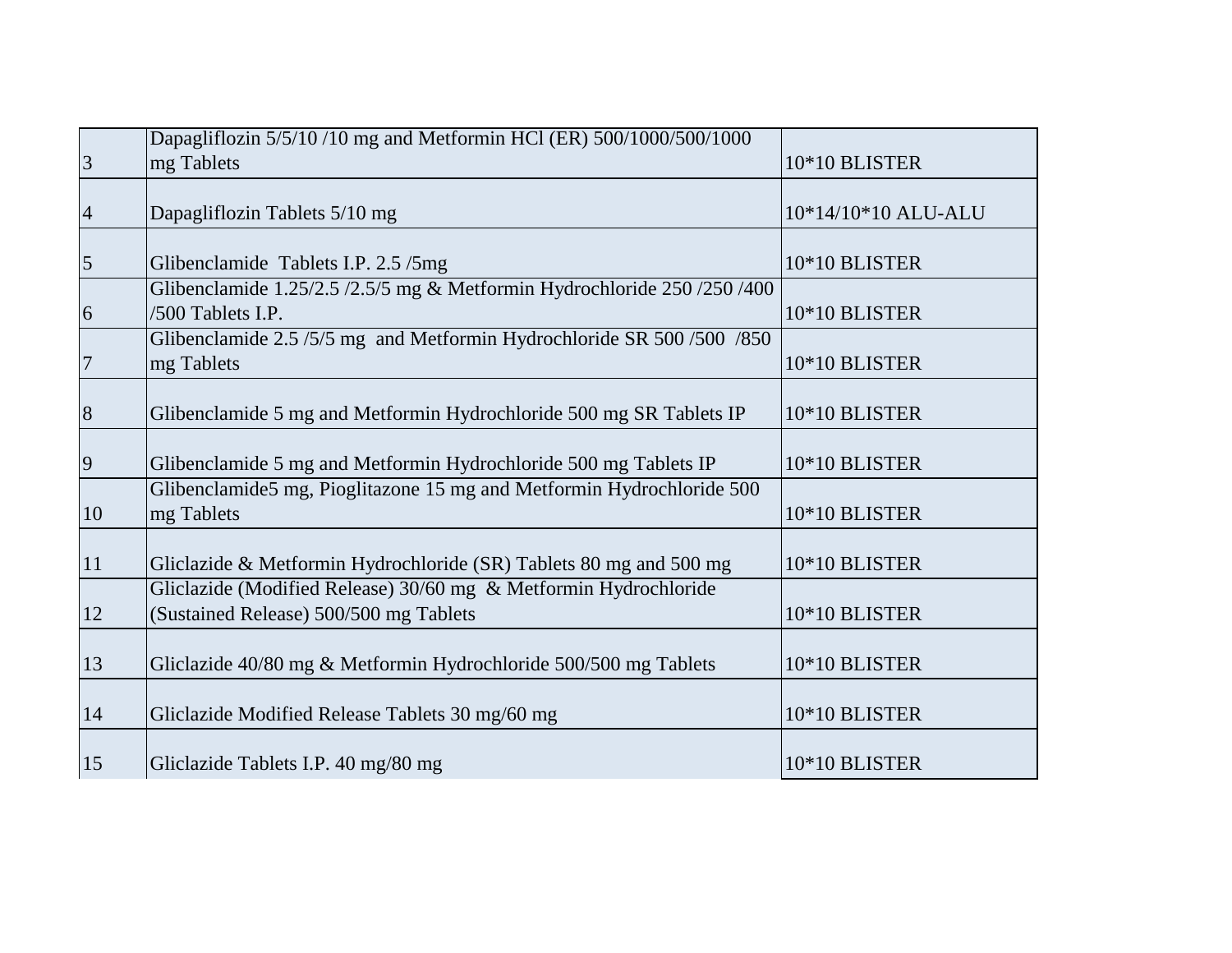| 16 | Glimepiride 1/2 mg & Metformin HCl 500/500 SR Bilayered Tablets IP     | 10*10 BLISTER |
|----|------------------------------------------------------------------------|---------------|
|    | Glimepiride 1/2 mg & Metformin Hydrochloride 1000/1000 mg Bilayered    |               |
| 17 | Tablets IP                                                             | 10*10 BLISTER |
|    | Glimepiride 1/2 mg Pioglitazone 15/15 mg & Metformin Hydrochloride     |               |
| 18 | 500/500 mg SR Bilayered Tablets                                        | 10*10 BLISTER |
|    | Glimepiride 1/2/3/4 mg and Metformin Hydrochloride 1000/1000/1000/1000 |               |
| 19 | Tablets IP                                                             | 10*10 BLISTER |
| 20 | Glimepiride Tablets I.P. 1/2/4 mg                                      | 10*10 BLISTER |
|    |                                                                        |               |
| 21 | Glipizide 5 mg & Metformin Hydrochloride 500 mg Tablets                | 10*10 BLISTER |
|    |                                                                        |               |
| 22 | Glipizide Tablets I.P. 5 mg                                            | 10*10 BLISTER |
|    |                                                                        |               |
| 23 | Linagliptin Tablets 5 mg                                               | 10*10 BLISTER |
| 24 | Metformin HCl Sustained Release Tablets IP 500/850/1000 mg             | 10*10 BLISTER |
|    |                                                                        |               |
| 25 | Metformin HCL Tablets IP 500 mg (DPCO)                                 | 10*10 BLISTER |
|    | Metformin Hydrochloride Prolonged Release 500/500 mg and Glimepiride   |               |
| 26 | 3/4 mg Tablets IP                                                      | 10*10 BLISTER |
|    | Metformin Hydrochloride Prolonged-release 850/850/850 mg and           |               |
| 27 | Glimepiride 1/2/3 mg Tablets I.P.                                      | 10*10 BLISTER |
|    | Metformin Hydrochloride Sustained release and Glimepiride Tablets I.P. |               |
| 28 | 500/1000 mg & 0.5/0.5 mg                                               | 10*10 BLISTER |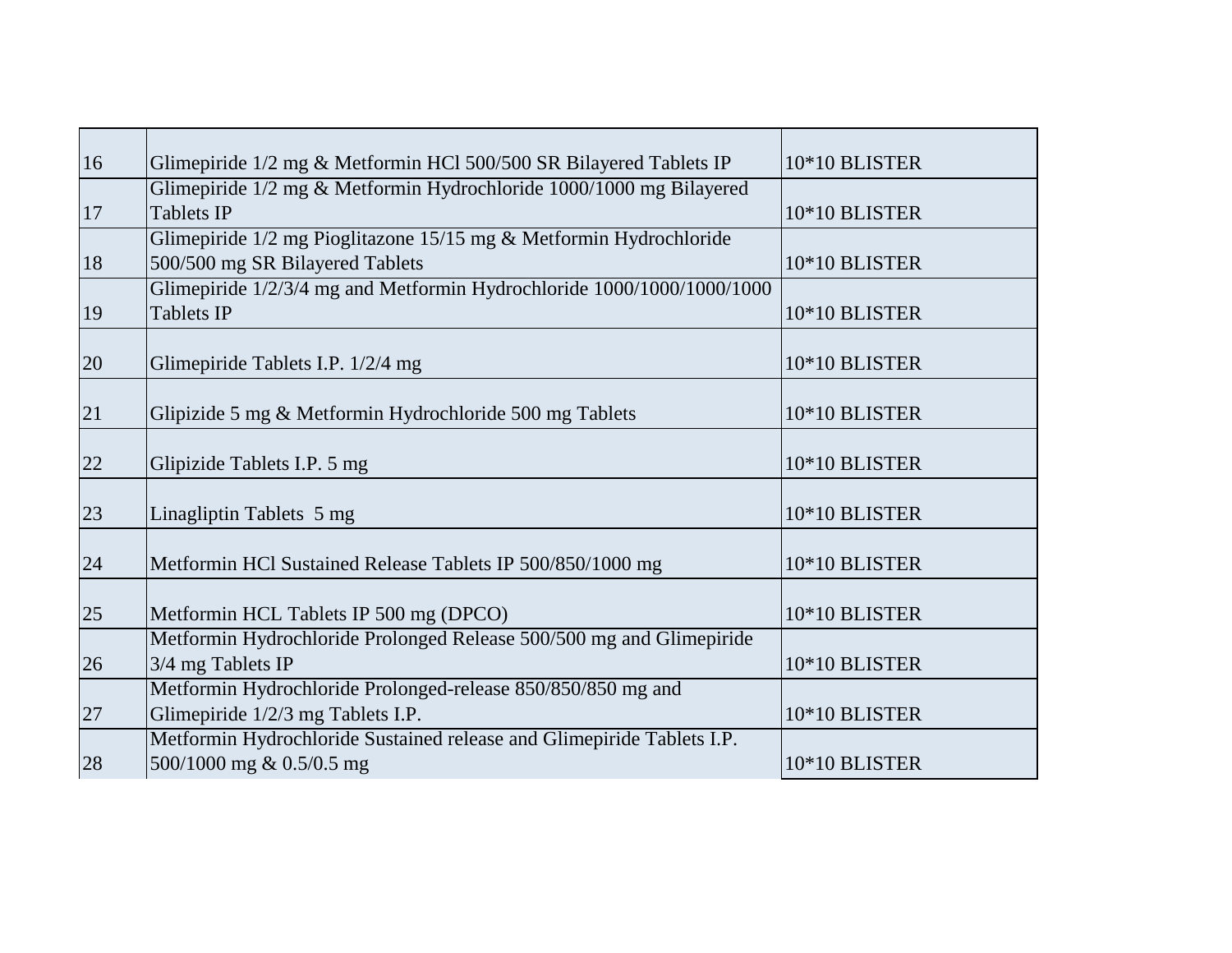| 29 | Pioglitazone 15 mg & Metformin Hydrochloride (ER) 500 mg Tablets     | 10*10 BLISTER |
|----|----------------------------------------------------------------------|---------------|
|    | Pioglitazone HCl 15 mg and Metformin HCl 1000 mg Extended Release    |               |
| 30 | <b>Bilayered Tablets</b>                                             | 10*10 BLISTER |
|    |                                                                      |               |
| 31 | Pioglitazone Hydrochloride Tablets IP 15/30 mg                       | 10*10 BLISTER |
|    | Repaglinide 0.5/1/2 mg and Metformin Hydrochloride SR 500/500/500 mg |               |
| 32 | Tablets                                                              | 10*10 BLISTER |
|    | Repaglinide and Metformin Hydrochloride Tablets I.P. 1mg/2 mg, 500   |               |
| 33 | $mg/500$ mg                                                          | 10*10 BLISTER |
|    |                                                                      |               |
| 34 | Repaglinide Tablets I.P. 0.5 mg/1mg/2mg                              | 10*10 BLISTER |
|    |                                                                      |               |
| 35 | Saroglitazar Tablets 2/4 mg                                          | 10*10 BLISTER |
|    | Saxagliptin 5 mg/2.5 mg/5 mg and Metformin Hydrochloride Extended    |               |
| 36 | release 1000 mg/500 mg/500 mg Tablets                                | 10*10 BLISTER |
|    |                                                                      |               |
| 37 | Saxagliptin Hydrochloride 2.5 mg/5 mg                                | 10*10 BLISTER |
|    | Sitagliptin 50/50/50 mg & Metformin Hydrochloride 500/850/1000 mg    |               |
| 38 | <b>Tablets</b>                                                       | 10*10 BLISTER |
|    |                                                                      |               |
| 39 | Sitagliptin Tablets IP 25/50/100 mg                                  | 10*10 ALU-ALU |
|    |                                                                      |               |
| 40 | Teneligliptin 20/20 mg & Metformin HCl (SR) 500/1000 mg Tablets      | 10*10 ALU-ALU |
|    |                                                                      |               |
| 41 | Teneligliptin Tablets I.P. 20 mg                                     | 10*10 ALU-ALU |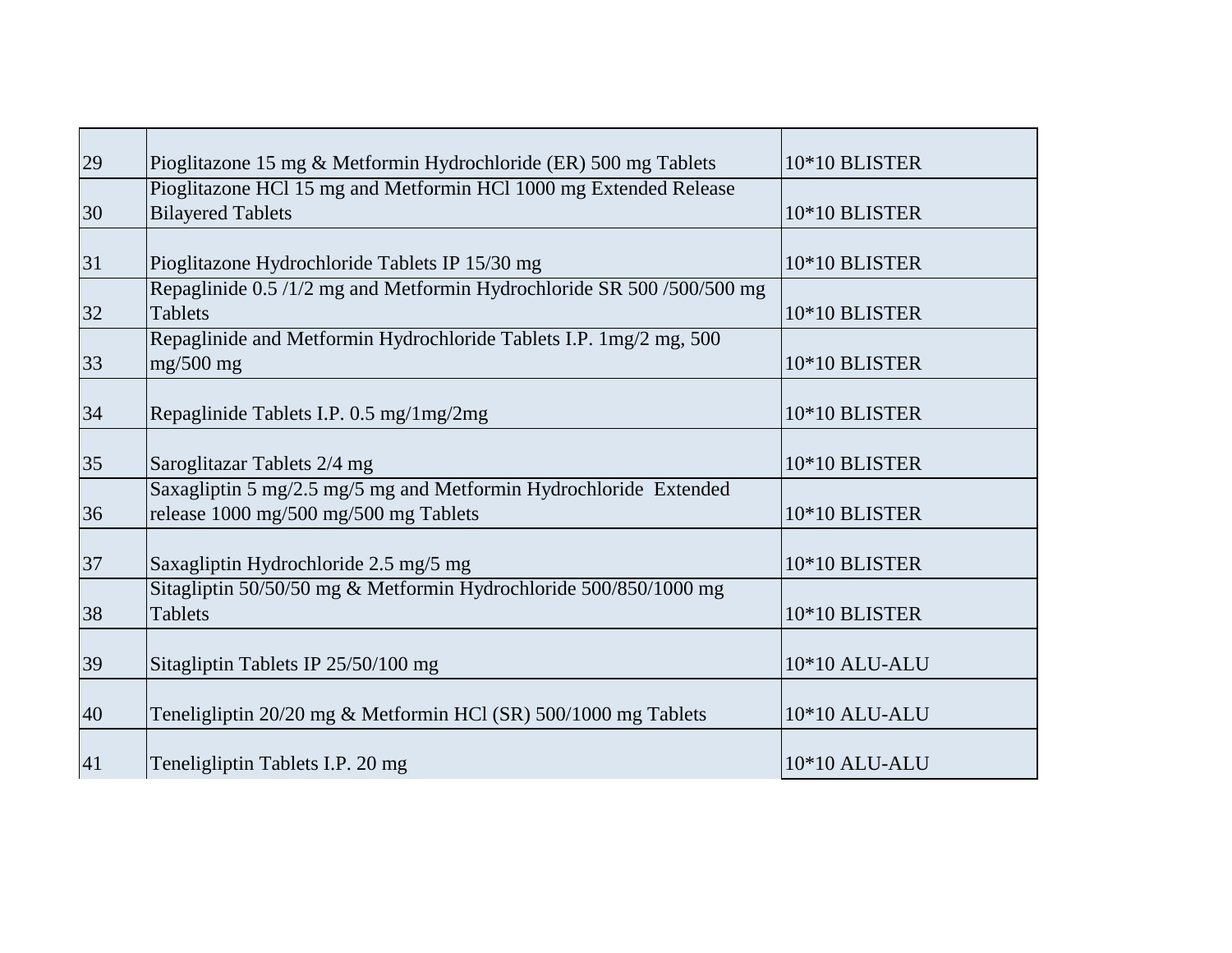|                                                                                                                                                                                                               | Vildagliptin 50/50 /50 mg & Metformin Hydrochloride 500/850/1000 mg                                   |                       |  |  |
|---------------------------------------------------------------------------------------------------------------------------------------------------------------------------------------------------------------|-------------------------------------------------------------------------------------------------------|-----------------------|--|--|
| 42                                                                                                                                                                                                            | <b>Tablets</b>                                                                                        | 10*10 ALU-ALU         |  |  |
| 43                                                                                                                                                                                                            | Vildagliptin Tablets IP 50/100 mg                                                                     | 10*10 ALU-ALU         |  |  |
| 44                                                                                                                                                                                                            | Voglibose 0.2 mg & Metformin HCl 500 mg Tablets                                                       | 10*10 BLISTER         |  |  |
| 45                                                                                                                                                                                                            | Voglibose 0.2 mg and Metformin Hydrochloride 500 mg SR<br>BilayeredTablets                            | 10*10 BLISTER         |  |  |
| 46                                                                                                                                                                                                            | Voglibose 0.2/0.2 mg, Glimepiride 1/2 mg & Metformin Hydrochloride<br>500/500 mg SR Bilayered Tablets | 10*10 BLISTER         |  |  |
| 47                                                                                                                                                                                                            | Voglibose 0.3 mg & Metformin HCl 500 SR tablets                                                       | 10*10 BLISTER         |  |  |
| 48                                                                                                                                                                                                            | Voglibose 0.3 mg & Metformin Hydrochloride 500 mg Tablets                                             | 10*10 BLISTER         |  |  |
| 49                                                                                                                                                                                                            | Voglibose 0.3/0.3 mg, Glimepiride 1/2 mg & Metformin HCl 500/500 mg SR<br><b>Bilayered Tablets</b>    | 10*10 BLISTER         |  |  |
| 50                                                                                                                                                                                                            | Voglibose Dispersible Tablets IP 0.2/0.3 mg                                                           | 10*10 ALU-ALU/BLISTER |  |  |
| 51                                                                                                                                                                                                            | Voglibose Tablets IP 0.2/0.3 mg                                                                       | 10*10 ALU-ALU/BLISTER |  |  |
| <b>TERMS &amp; CONDITIONS</b>                                                                                                                                                                                 |                                                                                                       |                       |  |  |
| 1. One time charges is 3000 (packing material Inventory which is refundable after consumption of pending packing<br>material towards us, inventory must be charged according to 1000 boxes packing material.) |                                                                                                       |                       |  |  |
| 2. Cylinder charges 1200 per color one time                                                                                                                                                                   |                                                                                                       |                       |  |  |
| 3. Freight to pay basis                                                                                                                                                                                       |                                                                                                       |                       |  |  |